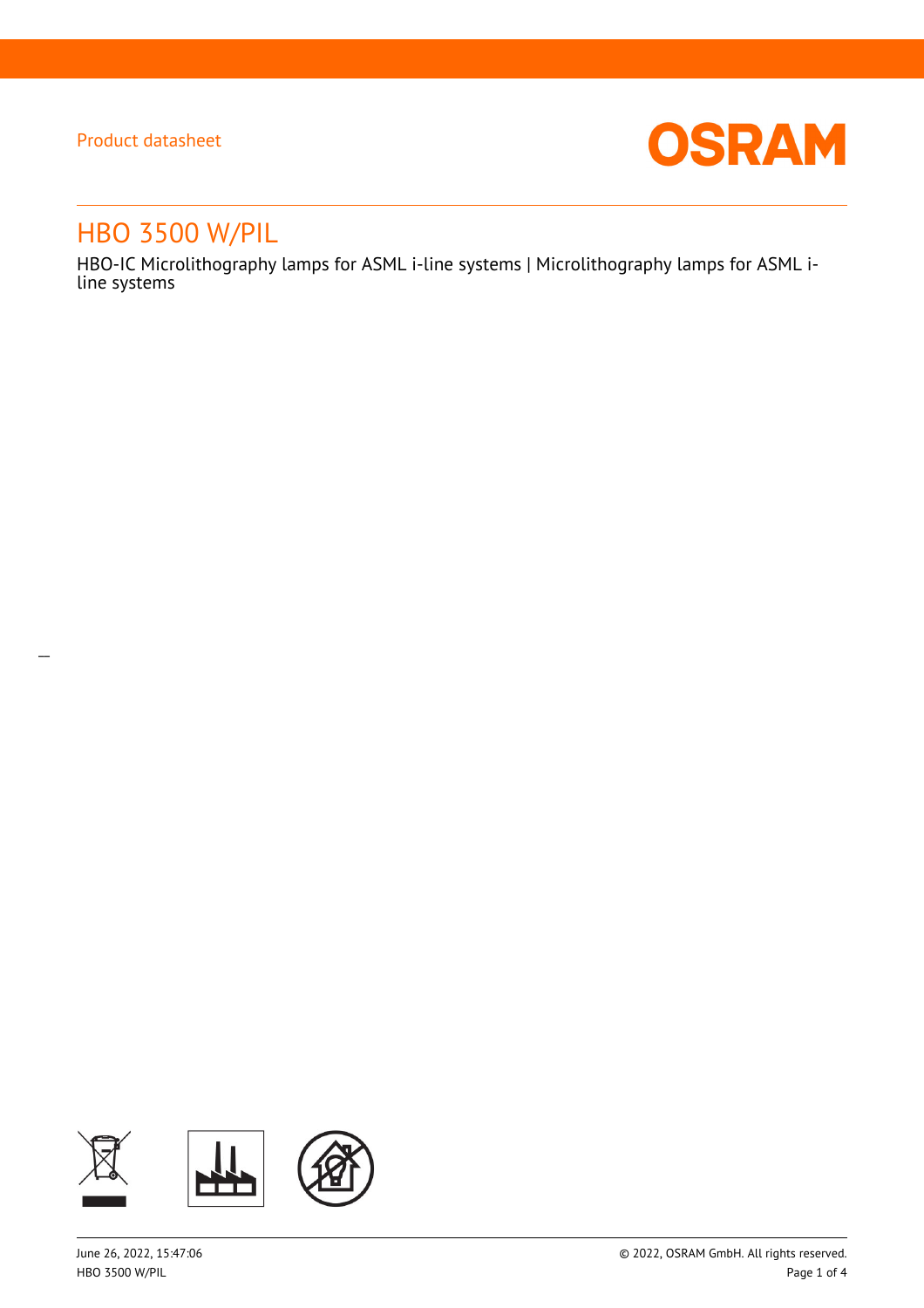#### Technical data

### **Electrical data**

| Nominal voltage        | 23.0 V    |
|------------------------|-----------|
| <b>Nominal current</b> | 148 A     |
| Type of current        | DC.       |
| Rated wattage          | 3400.00 W |
| Nominal wattage        | 3400.00 W |

### **Dimensions & weight**



| --- |  |
|-----|--|
|     |  |
|     |  |
|     |  |

| <b>Diameter</b>                             | 77.0 mm          |
|---------------------------------------------|------------------|
| Length                                      | 360.0 mm         |
| Length with base excl. base pins/connection | 320.00 mm        |
| Light center length (LCL)                   | 154.0 mm $^{1}$  |
| Electrode gap cold                          | $4.5 \text{ mm}$ |

 $1)$  Distance from end of base to tip of anode or cathode (cold)

### **Additional product data**

| Base anode (standard designation)   | SFaX40-6/50 <sup>1</sup> |
|-------------------------------------|--------------------------|
| Base cathode (standard designation) | SFc32.5-6.7/50           |

 $1)$  With cooling fins and cable connection (M  $10)$ 

### **Capabilities**

| Cooling                 | Forced $1$          |
|-------------------------|---------------------|
| <b>Burning position</b> | Other $\frac{2}{3}$ |

1) Maximum permissible base temperature: 200 °C

2) Anode on top

### **Environmental information**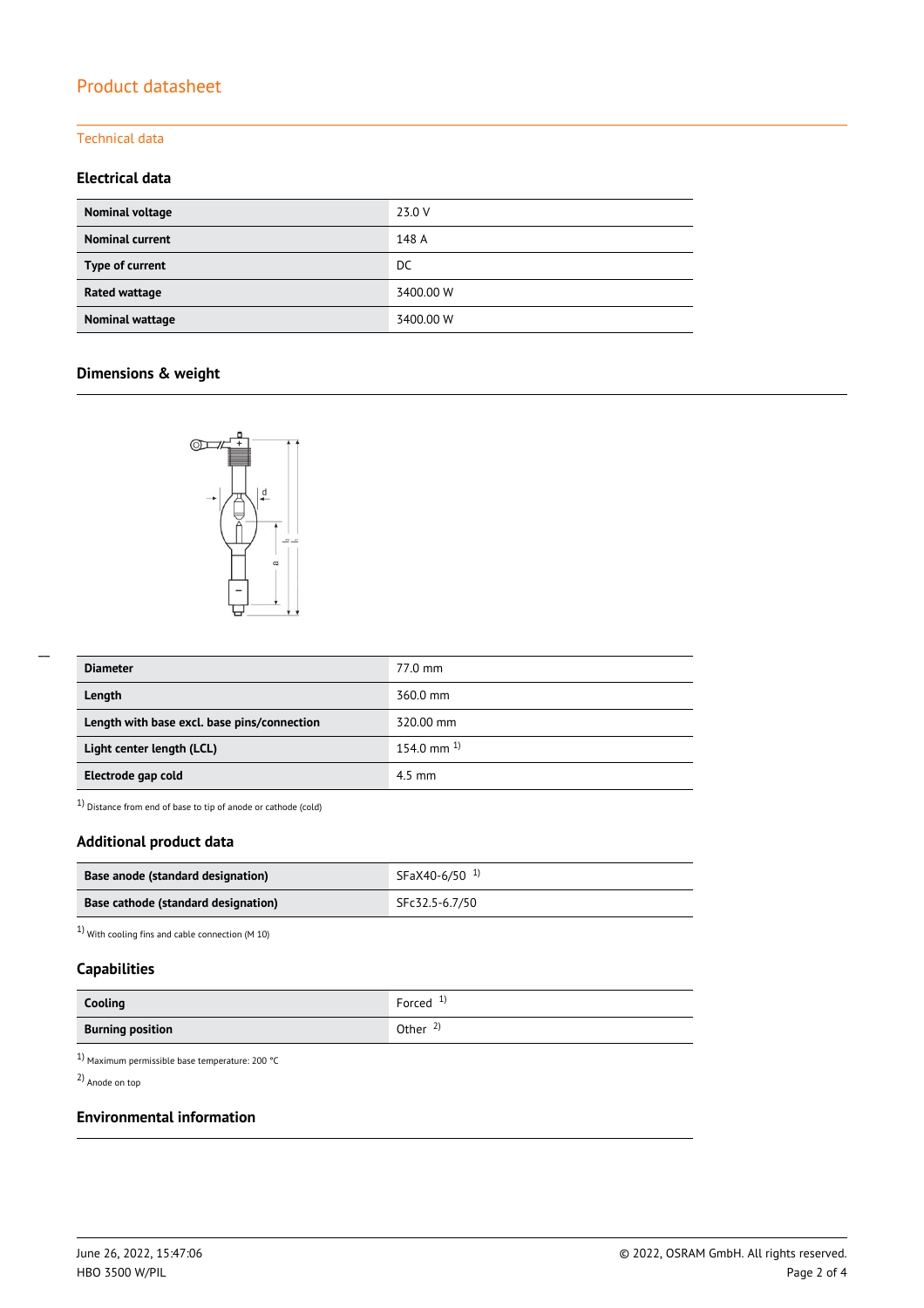## **Information according Art. 33 of EU Regulation (EC) 1907/2006 (REACh)**

| <b>Date of Declaration</b>        | 24-06-2022                                                                                            |  |  |
|-----------------------------------|-------------------------------------------------------------------------------------------------------|--|--|
| <b>Primary Article Identifier</b> | 4008321355836   4008321355843                                                                         |  |  |
| Candidate List Substance 1        | Lead                                                                                                  |  |  |
| CAS No. of substance 1            | 7439-92-1                                                                                             |  |  |
| <b>Safe Use Instruction</b>       | The identification of the Candidate List substance is<br>sufficient to allow safe use of the article. |  |  |
| Declaration No. in SCIP database  | 524E5E1F-27B9-4BAC-9F5E-5502C763034C  <br>34bb99bc-0897-4e24-883a-0817db1e7cd5                        |  |  |